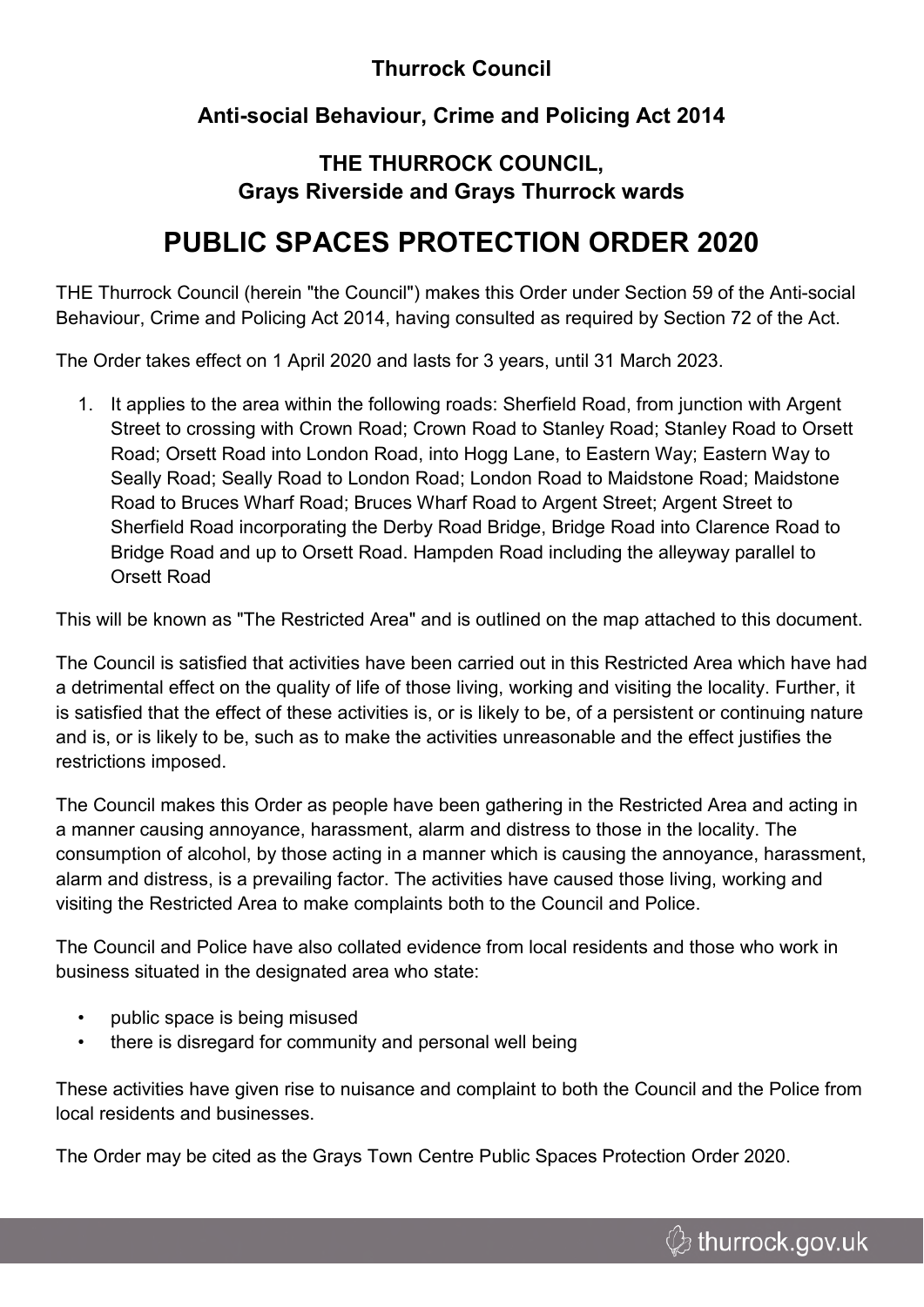Conditions in the Order under Section 59 (4) prohibits:

- 1. all drinking of alcohol and consummation of intoxicating substances within the designated area
- 2. being verbally abusive to any person or behaving in a way which causes or is likely to cause harassment, alarm or distress to another person
- 3. urination in a public place other than within designated public toilets
- 4. spitting in a public place

An "authorised officer" is any Police Officer, Police Community Support Officer, or an officer designated by the Council.

## **Conditions in the Order which are requirements**

In the Restricted Area a person commits an offence if without reasonable excuse he or she fails to comply with any activity they are required to undertake, namely:

- 1. leave the Restricted Area when required to do so by an authorised officer and not return within 48 hours, save for the exceptions set out below, or
- 2. surrender any alcohol or intoxicating substances in his or her possession when required to do so by an authorised officer

## **Exceptions**

A person may return within 48 hours for the following purposes:

- a. attending their residence, if it is within the Restricted Area
- b. appointments with the National Probation Service
- c. appointments with the Community Rehabilitation Company
- d. appointments with Drug and Alcohol Services
- e. appointments at Thurrock Council Offices
- f. attendance at South Essex College
- g. directed to attend Grays Police Station, Brooke Road, Grays by an "authorised officer"

Failure, without reasonable excuse, to comply with the prohibitions or requirements imposed by this Order is a summary offence under Section 67 of the Anti-social Behaviour, Crime and Policing Act, 2014. A person guilty of an offence under Section 67 is liable on summary conviction to a fine not exceeding level 3 on the standard scale. A constable or an authorised person may, under Section 68 of the Act, issue a fixed penalty notice to anyone he or she has reason to believe has committed an offence under section 67 in relation to this Order.

**Signed** 

**Dated** 

By authority of Thurrock Council under Section 101 of the Local Government Act 1972.

Civic Offices, New Road, Grays.